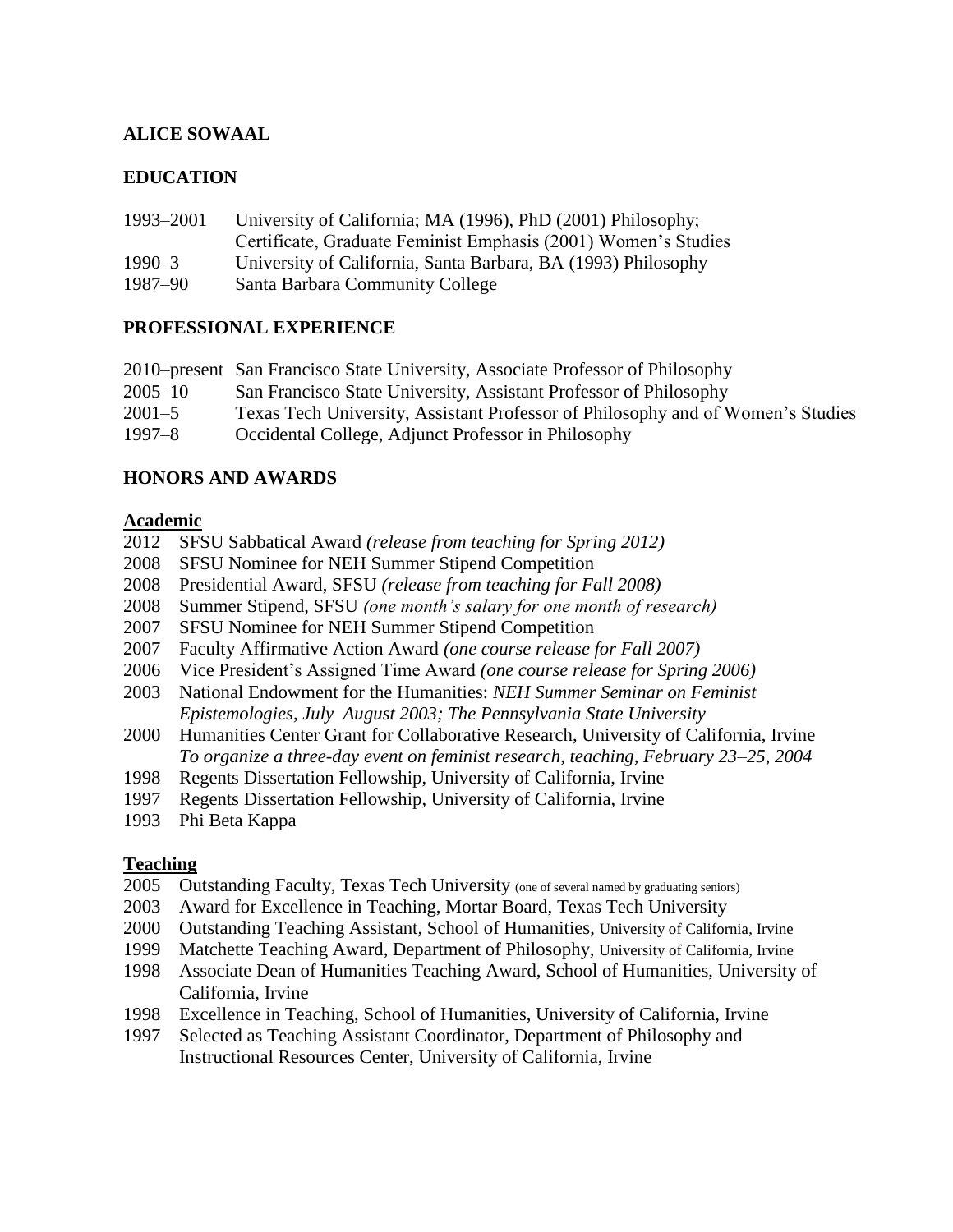## **PUBLICATIONS**

## *Articles in Peer-Reviewed Journals*

"Descartes's Reply to Gassendi: How We Can Know All of God, All at Once, but Still Have More to Learn about Him" Accepted for publication in *British Journal for the History of Philosophy* 19(3) 2011: 419**–**49.

"Mary Astell's *Serious Proposal*: Mind, Method, and Custom," *Philosophy Compass*, V. 2, 2007

"Cartesian Bodies," *Canadian Journal of Philosophy*, V. 34, N. 2, 2004

## *Book Chapter in Edited Book*

"Idealism and Cartesian Motion," *A Companion to Rationalism*, edited by Alan Nelson, Oxford: Blackwell Publishing Company, 2005

*Encyclopedia/Lexicon Article/Entry (Peer-Reviewed)*

"Attributes," for Cambridge Descartes Lexicon, edited by Lawrence Nolan (forthcoming)

"Mary Astell," for Cambridge Descartes Lexicon, edited by Lawrence Nolan (forthcoming)

"Mary Astell," The Stanford Encyclopedia of Philosophy (Fall 2008 Edition), Edward N. Zalta (ed.), forthcoming URL = <http://plato.stanford.edu/archives/fall2008/entries/astell/>.

## *Book Review*

"Review of *Mary Astell: Theorist of Freedom from Domination*, by Patricia Springborg." *Journal of the History of Philosophy* 46, no. 2 (2008): 322–323.

## IN PROGRESS: articles

"Mary Astell and the Development of Vice: Price, Courtship, and the Gendered Human Nature Question" (for *Feminist Interpretations of Mary Astell;* anticipated publication: 2015)

"The Cartesian Plenum: Its Simplicity, Divisibility, Variety, Modes, and Motion" (tentative title)

"Mary Astell's Critique of John Locke on Moral and Intellectual Virtue" (tentative title)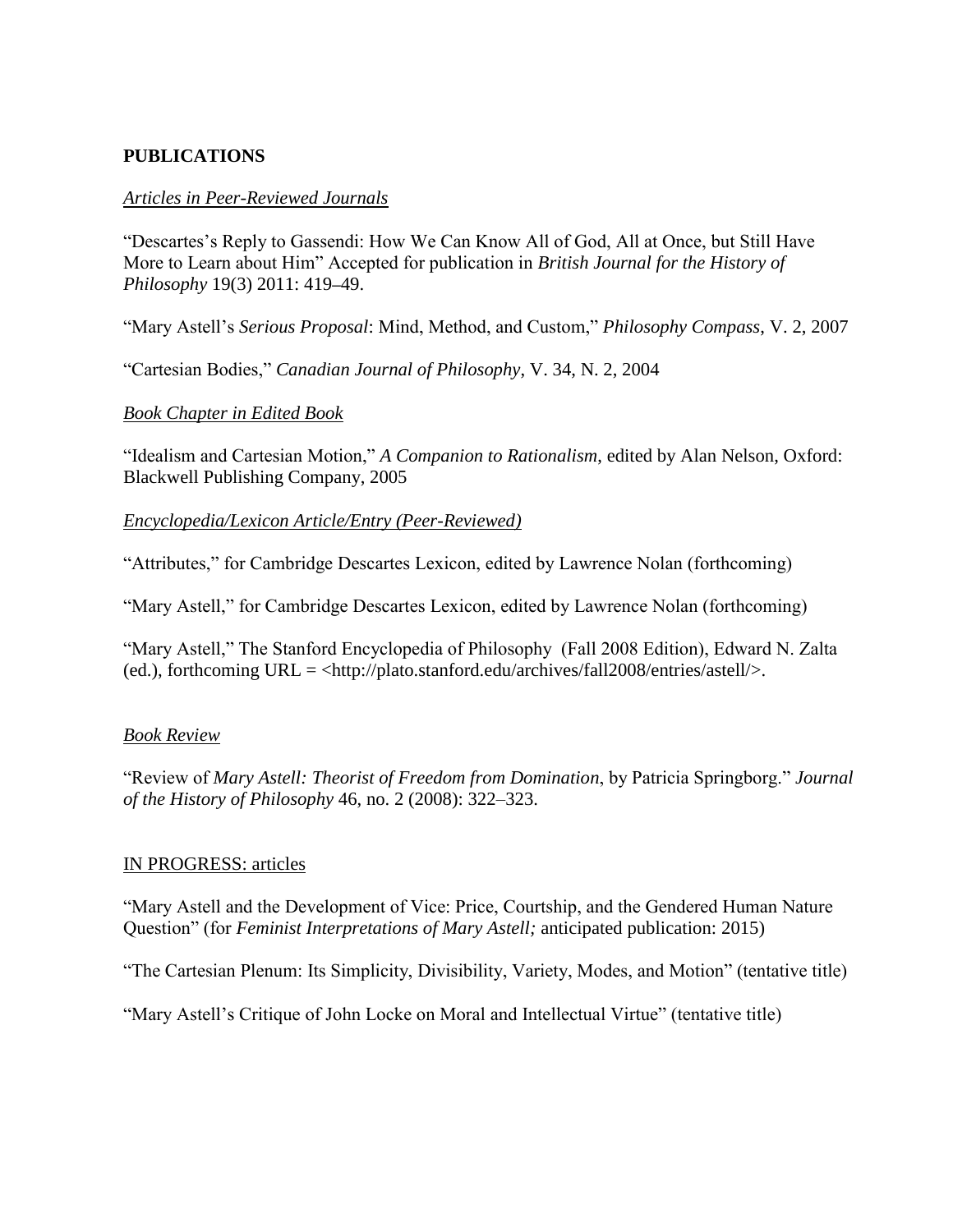#### IN PROGRESS: books

#### *Feminist Interpretations of Mary Astell* (edited collection)

(In preparation with Penelope Weiss, Professor of Political Science, Director of Women's Studies, Saint Louis University.) This edited collection of secondary literature on Mary Astell's philosophy and political theory was invited by the editors of the Pennsylvania State University Press series *Re-reading the Canon*. (Anticipated publication: 2015)

PUBLIC LECTURES (juried unless otherwise noted)

- "Mary Astell and the Development of Vice: Price, Courtship, and the Gendered Human Nature Question" (*invited*) American Philosophical Association, Pacific Division, San Diego, April 2014
- "Mary Astell on John Locke's Moral Epistemology" (*invited)* American Philosophical Association, Central Division, Minneapolis, March 2011
- "Mary Astell and John Locke on the Politics of Knowledge" Women's Political Thought in Europe during the Enlightenment, 1700-1800 August 25 – 29, 2010 *(declined)*
- "Mary Astell and John Locke on Knowledge and Belief" (*invited*) Women, Philosophy, and History: A Conference in Celebration of Eileen O'Neill and her Work, Barnard College, Columbia University, October 2–3, 2009
- "Astell and Locke: Reason and Faith, Spinsters and Mechanics" American Philosophical Association, Pacific Division, Pasadena, February 2008
- "Mary Astell's *Serious Proposal*: Mind, Method, and Custom" Owl of Minerva, Student Philosophy Forum, Dominican School of Philosophy and Theology, November 2006 (*invited*) Tenth California Conference in Early Modern Philosophy, California State University, Long Beach, October 20, 2006 (*invited*) Bay Area Feminist Philosopher's Workshop, University of San Francisco, September 30, 2006 (*invited*)

"Mary Astell: Variety among Minds" California State University, Bakersfield, April 2006 (*invited*) Hamilton College, September 2004 (*invited*) National Women's Studies Association, Milwaukee, June 2004

"Mary Astell: Passion for Empire" American Society for Eighteenth Century Studies, Las Vegas, April 2005 Feminism(s) and Rhetoric(s), Ohio State University, October 2003

"Cartesian Modes, Motion, and Mechanism"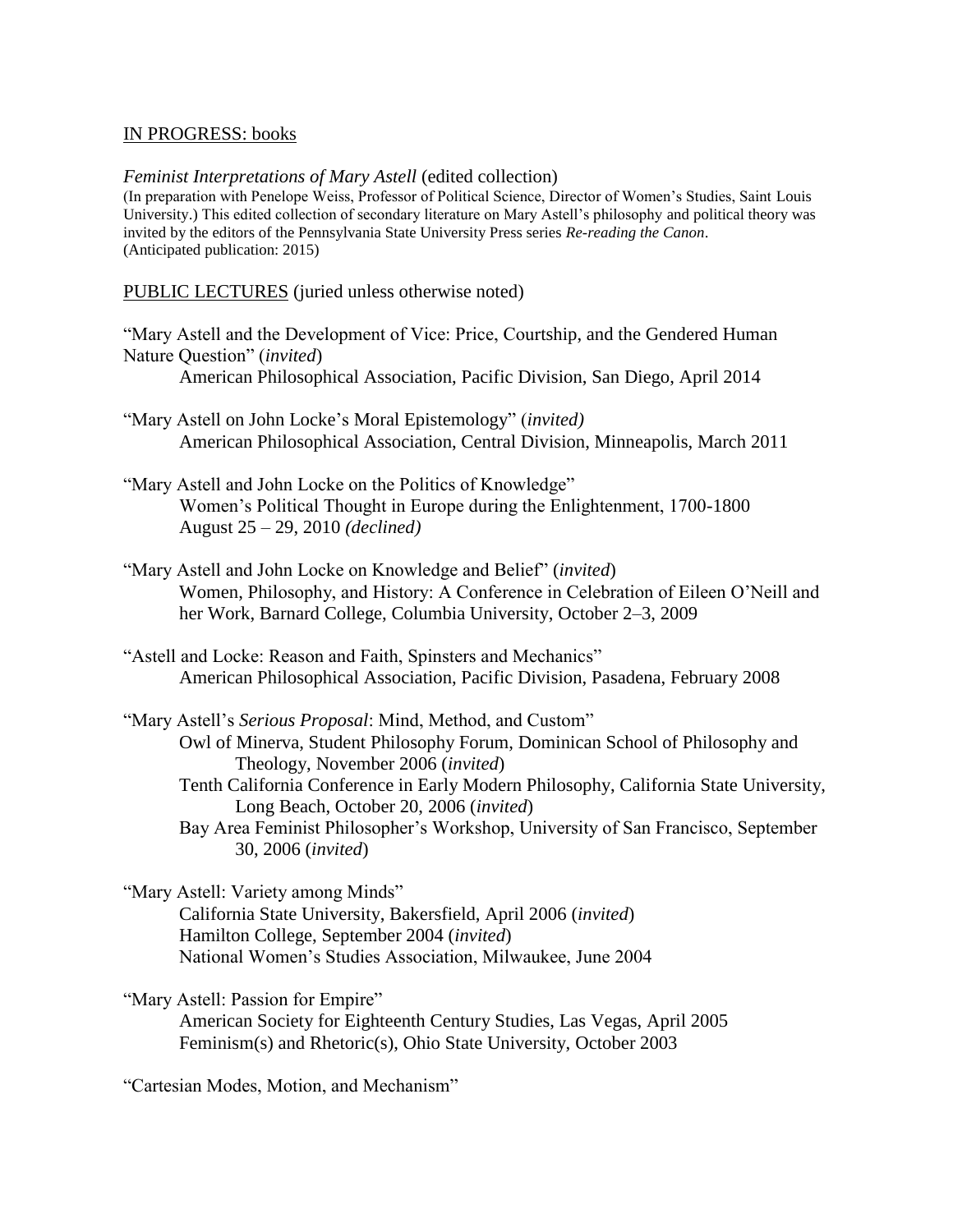Texas A&M University, October 2004 (*invited*)

"Ignorance: A Technology of the Closet"

Ethics and Epistemology of Ignorance Conference, The Pennsylvania State University, April 2004

"Descartes Talk: Analytic Feminist Philosophy, Logical Positivism, and Interpretations of Descartes"

The Pennsylvania State University, July 2003 *(invited)*

"Mary Astell's Ladies: Education, Courtship, and Imperialism" (with Amber Andaloro, Texas Tech University)

National Women's Studies Association, New Orleans, June 2003

"Descartes versus Gassendi: We Can Know All of God, All at Once, but Still Have More to Learn"

California State University, Long Beach, May 2002 *(invited)* American Philosophical Association, Central Division, Chicago, April 2002 South Central Seminar in Early Modern Philosophy, New Orleans, April 2002

"Mary Astell: Dualism, Salvation, and Education"

Pacific Southwest Women's Studies Association Conference, San Diego State University, April 2001

"Cutting It Up, Cartesian Style"

The American Philosophical Association, Pacific Division, Los Angeles, March 1998

"Buttresses of Cartesian Mechanism"

Early Modern Studies Graduate Symposium, Claremont Graduate School, March 1998

#### "Tertiary Bodies"

Descartes, Cartesianism, and Anti-Cartesianism Conference, University of California, Irvine, June 1997

"Cartesian Bodies"

Southern California Philosophy Conference, University of California, Irvine, October 1996

#### INVITED COMMENTS

"Comments on Adam A. Kovach's 'Descartes on the Folly of Trying to Define Truth'" American Philosophical Association, Central Division, Cleveland, April 2003

"'On Sensible Ends,' Replies to Alison Simmons"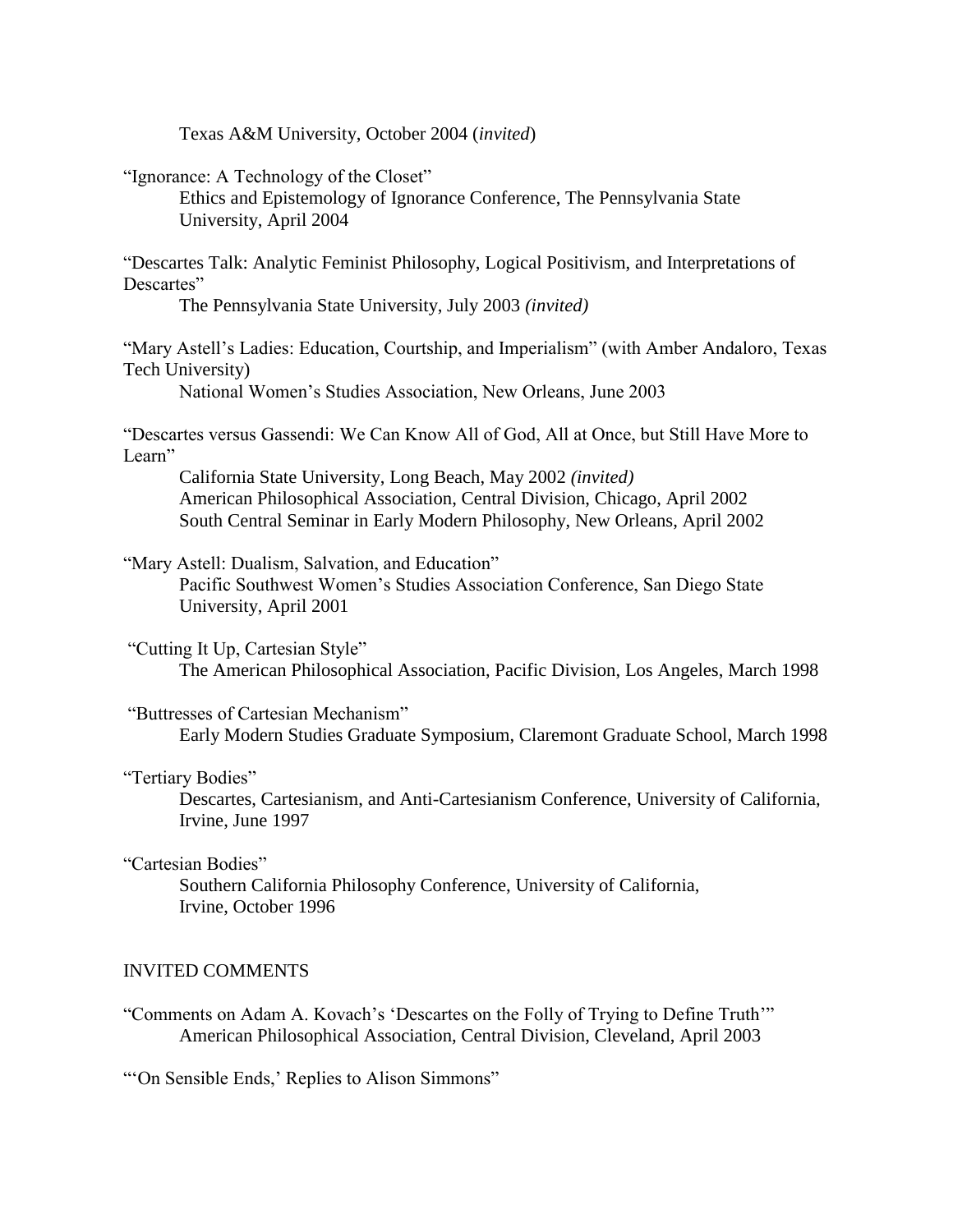The Fifth Workshop on Early Modern Philosophy, University of California, Berkeley, September 1998

## **PROFESSIONAL ACTIVITIES**

Reviewer for The Modern Schoolman (soon to be re-named *Res Philosophica*)

Reviewer for Southwest Seminar in Early Modern Philosophy (California Institute of Technology, 2009)

Reviewer for article in *Feminist Epistemology and Philosophy of Science*, edited by Heidi Grasswick, series editor Elizabeth Potter; Klewer Academic Publishing

Reviewer for *Australasian Journal of Philosophy*

Reviewer for *Feminist Philosophy Reader*, edited by Alison Bailey and Chris J. Cuomo, New York: McGraw-Hill Education

## ORGANIZATION OF ACADEMIC CONFERENCES

Southwest Seminar in Early Modern Philosophy, San Francisco State University, February 23–24, 2008

As the principal organizer, I procured funding (\$2,050), hired Graduate Student Assistants, publicized the seminar, and arranged incidentals. I worked with my two coorganizers to design and distribute the call for papers and review abstract submissions (60 submissions, 8 selected).

Medieval and Early Modern Women Interest Group, National Women's Studies Association  $(2006 - 7)$ 

As chair, I designed the call for papers, reviewed abstract submissions, chaired the panel, and held the business meeting at the national conference.

Medieval and Early Modern Women Interest Group, National Women's Studies Association  $(2002-4)$ 

As co-chair, I worked with the other co-chair to design the call for papers, to review abstract submissions, to co-chair the panel, and to hold the business meeting at the national conference.

South Central Seminar in Early Modern Philosophy, October 4–5, 2002, Texas Tech University

As the principal organizer, I designed and distributed the call for papers, organized the review committee, reviewed abstract submissions, procured \$1,500 in funds,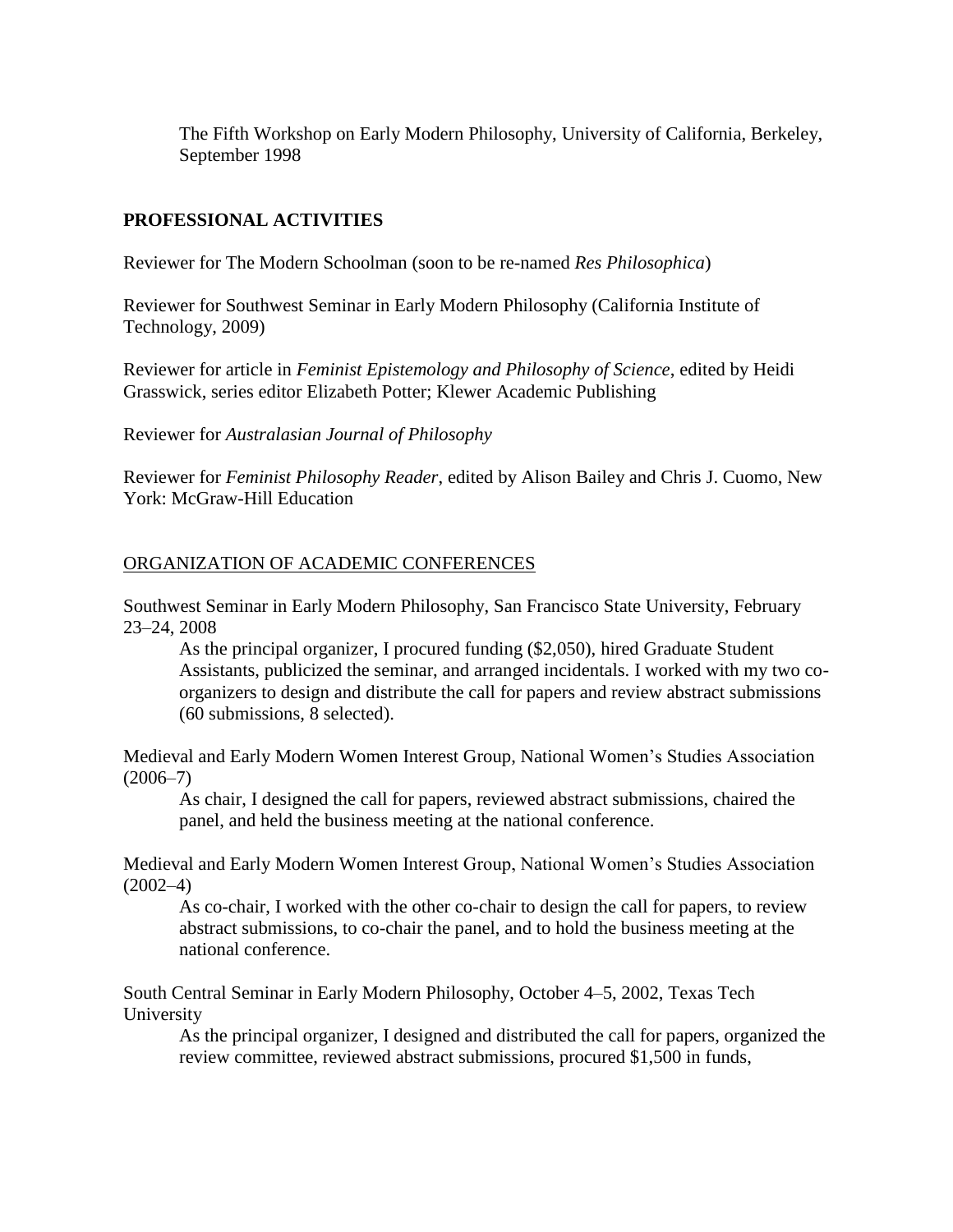publicized the seminar, and arranged incidentals (seminar room, hotel, travel, dinner reservations).

Review Committee for the National Women's Studies Association Conference, 2002 As a member of this committee, I reviewed submissions for the conference.

Workshop on Speaking, Teaching, Writing Feminism, Guest Presenter: Nancy Bauer, University of California,

Irvine, February 23–25, 2000

As the principal organizer, I conceived the idea for the three-day workshop, procured \$3,000 in funds, and organized several events: Bauer's presentation in the Brown Bag Colloquia Series in Women's Studies; "Interdisciplinary Symposium on Teaching Feminism," with Nancy Bauer, Susan Greenhalgh, Nancy Naples, Banu Subramaniam, and Robyn Wiegman as guest presenters; "Dissertation Workshop," led by Bauer.

## CHAIR OF ACADEMIC PANELS

- "History of Philosophy: With Attention to Difference," American Philosophical Association, December 2007, Baltimore
- "Female Political and Social Agency in the Early Modern Period," National Women's Studies Association, June 2007, Saint Charles, Illinois

"Invited Symposium: Descartes' Metaphysics of Substance," American Philosophical Association, April 2007, San Francisco

- "The Ethics of Abortion," American Philosophical Association, March 2006, Portland
- "Ambiguity, Desire, and Transgression: Charting Gender in Early Modern Europe" (co-chair) National Women's Studies Association, June 2004, Milwaukee
- "Astell and Drake on Freedom from Domination," paper by Patricia Springborg Conference on Early Modern Women Philosophers, November 2003, University of Florida
- "Women and Rhetoric:  $15<sup>th</sup>$ ,  $16<sup>th</sup>$ , and  $17<sup>th</sup>$  Centuries" Feminism(s) and Rhetoric(s) Conference, October 2003, Ohio State University
- "Questioning Femininity in the Medieval and Early Modern Periods" (co-chair) National Women's Studies Association, June 2003, New Orleans
- "Descartes and Malebranche on the Dustbin Theory of Mind" American Philosophical Association, March 2003, San Francisco

"Leibniz and Occasionalism"

The 2000 California Conference on Early Modern Philosophy, University of California,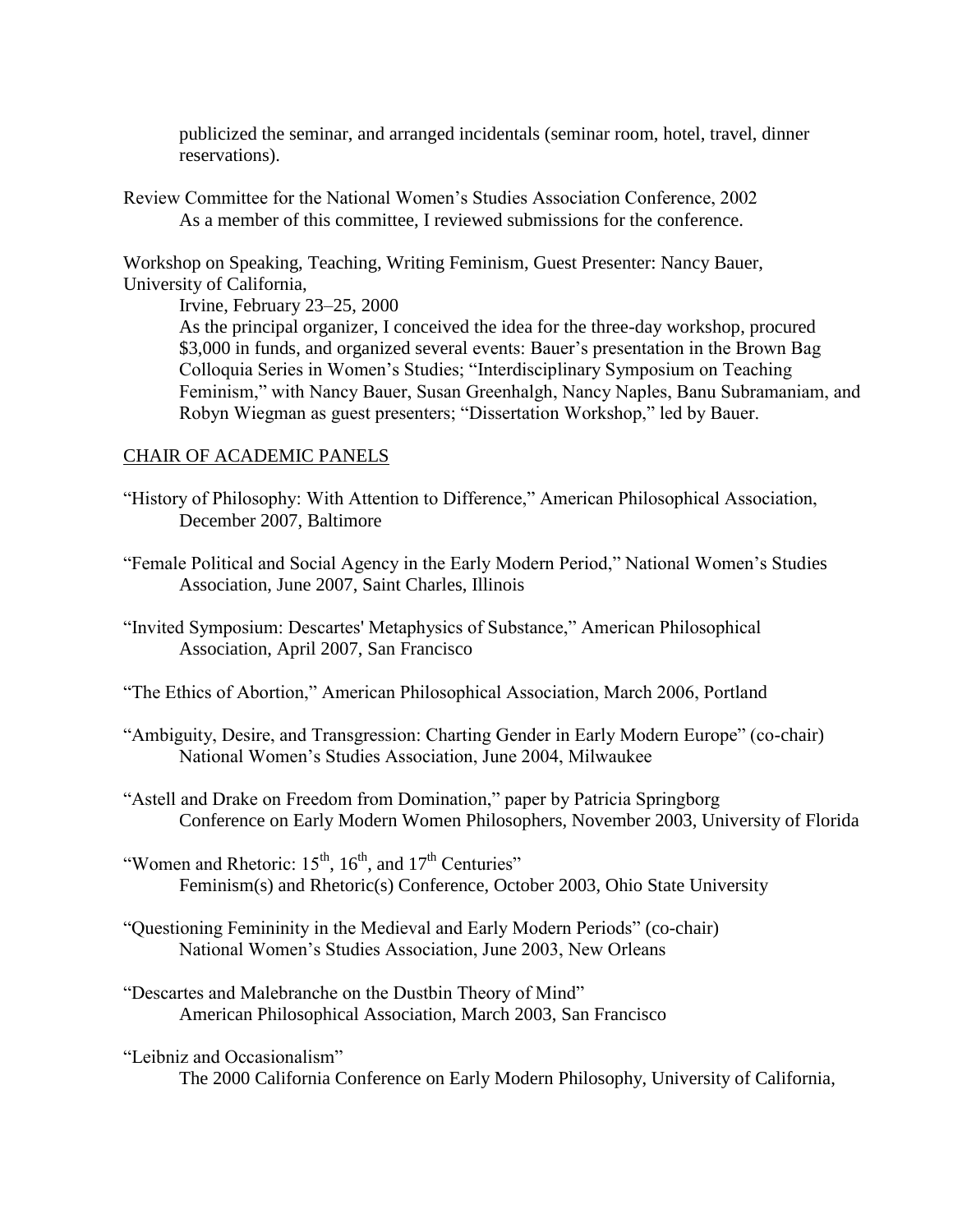Irvine

## COURSES TAUGHT (at SFSU unless otherwise marked)

- Phil 101: Introduction to Philosophy
- Phil 303: Modern Philosophy
- Phil 365: Science and Civilization
- Phil 382: Women and Philosophy: Philosophy of Feminism
- Phil 605: Metaphysics
- Phil 770: Descartes
- Phil 772: Seminar in Cartesianism
- Phil 772: Seminar in Locke
- Phil 795: Early Modern Philosophy
- Phil 5308: Graduate Seminar in Philosophy of Race, Gender, and Sexuality (Texas Tech)

## STUDENT ADVISING (San Francisco State University)

| 2013-14    | M.A. Committee Chair: David Marrufo-Ojeda (Philosophy M.A. candidate) |
|------------|-----------------------------------------------------------------------|
| 2013-14    | M.A. Committee Member: Adam Bobella (Philosophy M.A. candidate)       |
| 2012-13    | M.A. Committee Chair: Ryan Manley (Philosophy M.A., 2013)             |
| 2010-13    | M.A. Committee Chair: Chiara Bandini (Philosophy M.A., 2013)          |
| 2011-12    | M.A. Committee Chair: Syl Koçienda (Philosophy M.A., 2012)            |
| 2010-12    | M.A. Committee Chair: Patrick Smith (Philosophy M.A, 2012)            |
| 2010-12    | M.A. Committee Chair: Jason Jacobi (Philosophy M.A., 2012)            |
| 2010-11    | M.A. Committee Chair: Helen Sakkaris (Philosophy M.A., 2011)          |
| 2010-11    | M.A. Committee Member: Ken Feinstein (Philosophy M.A. candidate)      |
| 2009-10    | M.A. Committee Chair: Saja Parvisian (Philosophy M.A., 2010)          |
| $2008 - 9$ | M.A. Committee Chair: Gloria Hammad (Philosophy M.A., 2009)           |
| $2008 - 9$ | M.A. Committee Chair: Jamie Lindsay (Philosophy M.A., 2009)           |
| $2008 - 9$ | M.A. Committee Member: Heather Roenspie (Philosophy M.A., 2009)       |
| $2006 - 7$ | M.A. Committee Chair: Loren Stewart (Philosophy M.A., 2006)           |
| $2006 - 7$ | M.A. Committee Chair: Michael Scalzi (Philosophy M.A., 2007)          |

## STUDENT ADVISING (Texas Tech University)

| $2003 - 5$ | Radhica Ganapathy (Fine Arts Doctoral Program), Member of Dissertation<br>Committee: "Birthing the Color 'I': Autobiography and Minority |
|------------|------------------------------------------------------------------------------------------------------------------------------------------|
|            | Performance"                                                                                                                             |
| $2002 - 4$ | Yvonne Reeves, Master's Paper in Philosophy: "Knowledge Claims and                                                                       |
|            | Cross-Cultural Judgments: International Feminism, 'FGM', and Epistemology<br>of Ignorance"                                               |
| $2002 - 3$ | Brian Roa, Master's Paper in Philosophy: "Paulo Freire: Education,<br>Representation, and Liberation"                                    |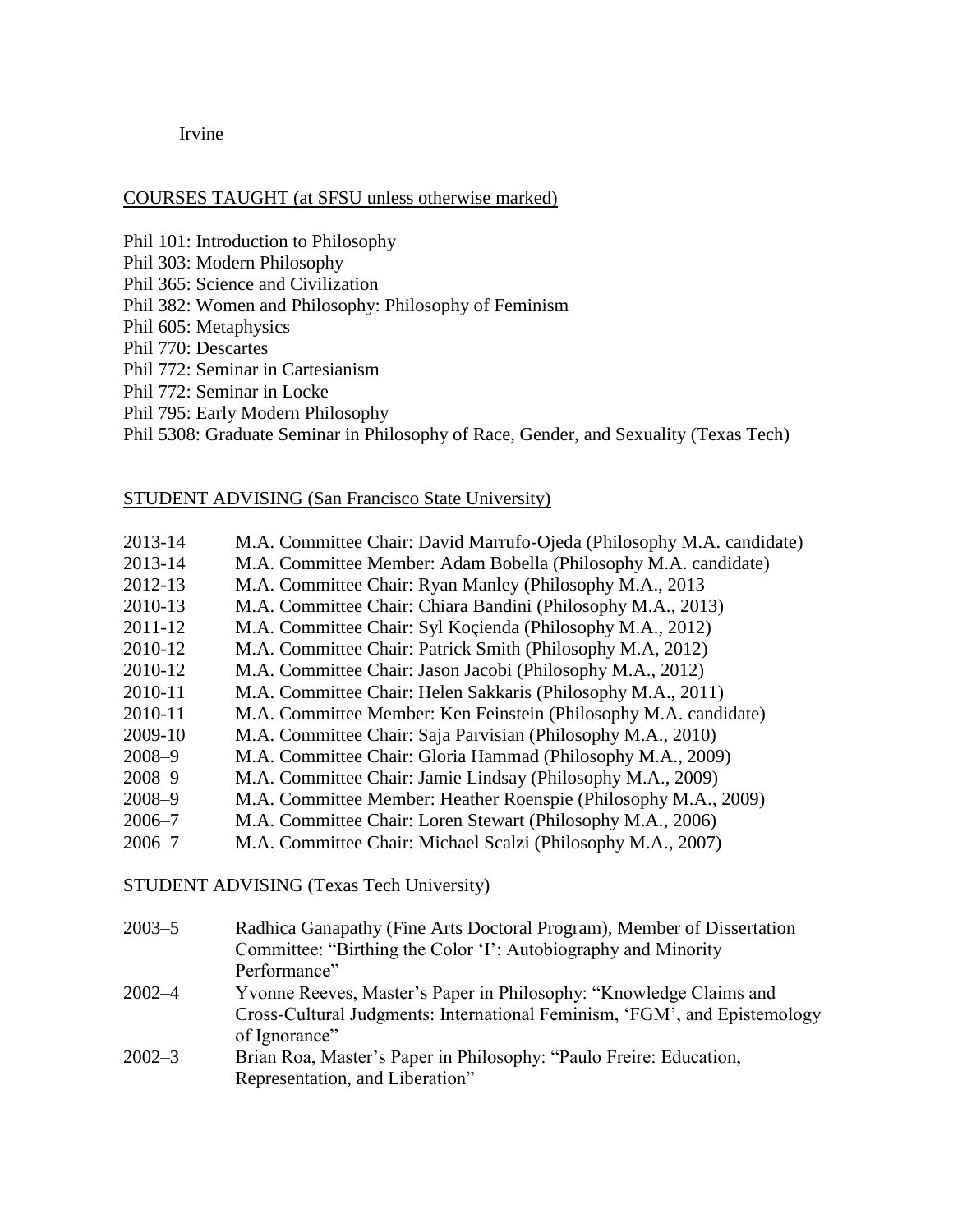2001–2 Ryan Caldwell, Master's Paper in Philosophy: "Exposing the Domination of Language: An Investigation of Irigaray's 'Women on the Market'"

# SERVICE TO SAN FRANCISCO STATE UNIVERSITY

## Department of Philosophy

2007–14 Graduate Coordinator

## *Workshops, Colloquia Organization and Participation*

| 2009-12     | Principal Organizer for SFSU Early Modern Philosophy Colloquia Series      |
|-------------|----------------------------------------------------------------------------|
| $2006 - 14$ | Workshop on Applying to Graduate School: What to Take Philosophy to a      |
|             | Higher Degree? (annual workshop for all students interested in advanced    |
|             | degrees in philosophy)                                                     |
| 2009        | Principal Organizer for SFSU Philosophy's Graduate Student Symposium       |
|             | (March 2009)                                                               |
| 2009        | Chair a panel of "The Experimental Side of Modeling," organized by Bas van |
|             | Fraassen and Isabelle Peschard (March 2009)                                |

## *Committee Work*

| 20010-11   | Faculty Search Committee (Phil Law)                                              |
|------------|----------------------------------------------------------------------------------|
| $2008 - 9$ | Faculty Search Committee (Metaphysics and Epistemology; $18^{th} \& 19^{th}$ c.) |
| $2007 - 8$ | <b>Faculty Search Committee (Ethics)</b>                                         |
| $2006 - 7$ | Faculty Search Committee (Ethics, Social and Political; Phil. of Science)        |
| $2005 - 6$ | Faculty Search Committee (Position in Asian Philosophy)                          |
| $2005 - 7$ | Committee to Review the Department (section on Students)                         |

## **General Community**

| $2006 - 8$ | University Interdisciplinary Council           |
|------------|------------------------------------------------|
| $2006 - 7$ | University Scholarship Committee               |
| 2006(Sp)   | TEC Committee in the College of the Humanities |

## Presentation at SFSU

"Disciplines and Disciplinarity: A Foucaultian Analysis," Presentation at (Re)Discover SF State Faculty and Staff Development Retreat (January 22, 2007)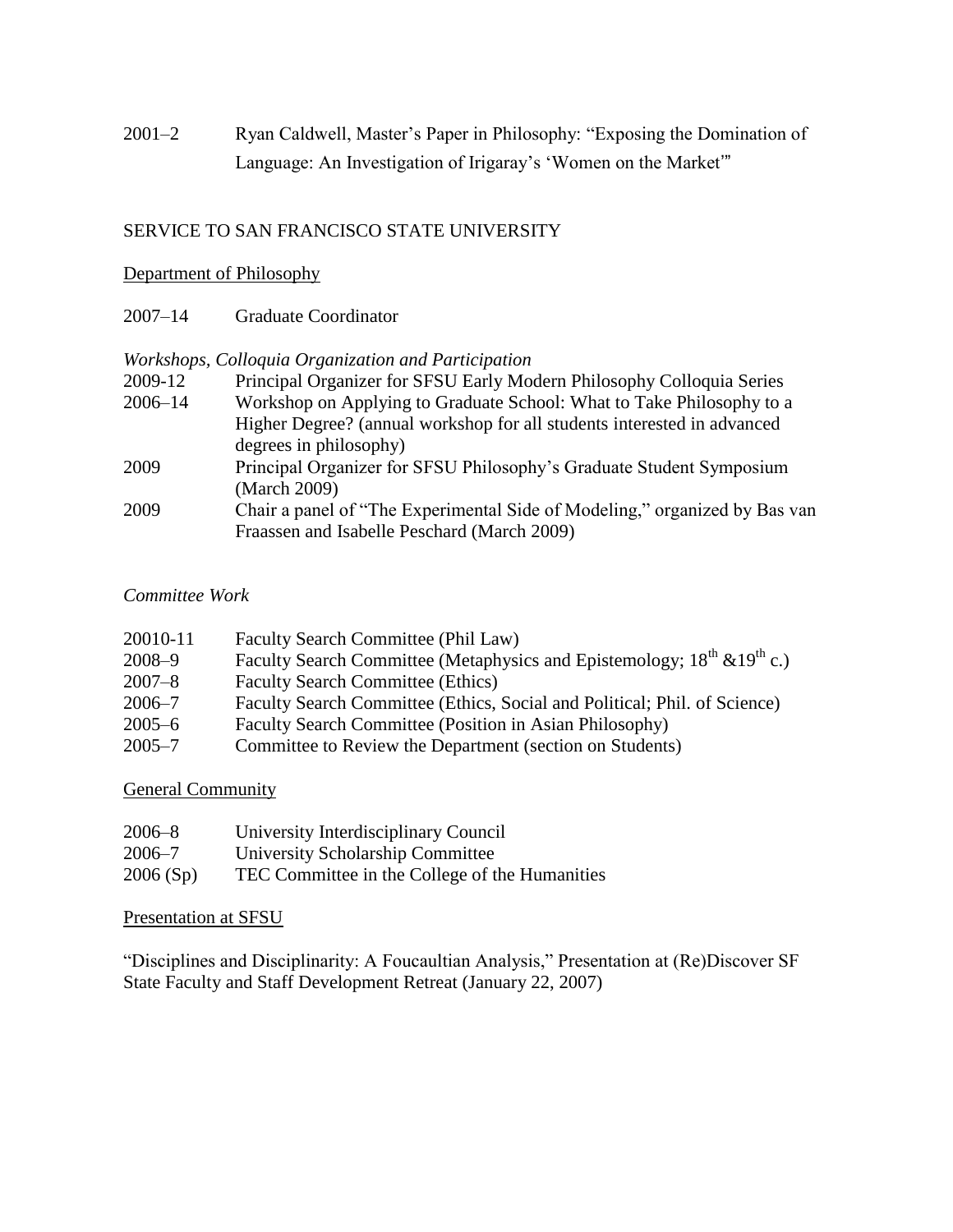## SERVICE TO TEXAS TECH UNIVERSITY

## Department of Philosophy

#### *Committee Work*

| $2003 - 5$ | Scholarship Committee, Department of Philosophy                                  |
|------------|----------------------------------------------------------------------------------|
| $2003 - 5$ | Committee to Review the Tenure Policy                                            |
| $2001 - 5$ | <b>Committee to Review Graduate Applications</b>                                 |
| $2003 - 5$ | Secretary (this was a rotating position shared by all members of the department) |
| 2002       | Acting Director of Graduate Studies, Department of Philosophy (Aug. – Oct.)      |
| $2001 - 2$ | Committee Work for the Department of Philosophy: Develop1ment of the             |
|            | Strategic Plan; Development of the Undergraduate Program; Search                 |
|            | Committees (for two positions)                                                   |

#### *Faculty Mentor: Mentorship on Teaching*

| 2005(Sp)   | Mentor for Chad Preseley, Graduate Part-Time Instructor             |
|------------|---------------------------------------------------------------------|
| 2005(Sp)   | Mentor for Daniel Hagy and Terry Heatter, Teaching Assistants       |
| $2002$ (F) | Mentor for Joe Long and Viral Amin, Teaching Assistants             |
| 2002(Sp)   | Mentor for Marissa Kelberlau and Yvonne Reeves, Teaching Assistants |
| $2001$ (F) | Mentor for Marissa Kelberlau, Teaching Assistant                    |

## *Workshops*

2001,3 Workshop on Applying to Graduate School: "Want to Take Philosophy to a Higher Degree?"

## Program in Women's Studies

## *Committee Work*

| $2001 - 4$ | Member of Women's Studies Council                |
|------------|--------------------------------------------------|
| $2003 - 4$ | Curriculum Committee, Program in Women's Studies |

## Texas Tech University

## *Committee Work*

## *Faculty Mentor: Mentorship for On-Campus Groups*

- 2001–2 Faculty Mentor: Phi Sigma Tau,
- 2001–2 Faculty Mentor: Feminist Majority Leadership Alliance

## *Moderator*

| 2005 | Panel on the Creative Process (College of Visual and Performing Arts)                |
|------|--------------------------------------------------------------------------------------|
| 2003 | Talk-Back Session on <i>Little Girls Don't Do That</i> , Moderator, October 13, 2003 |